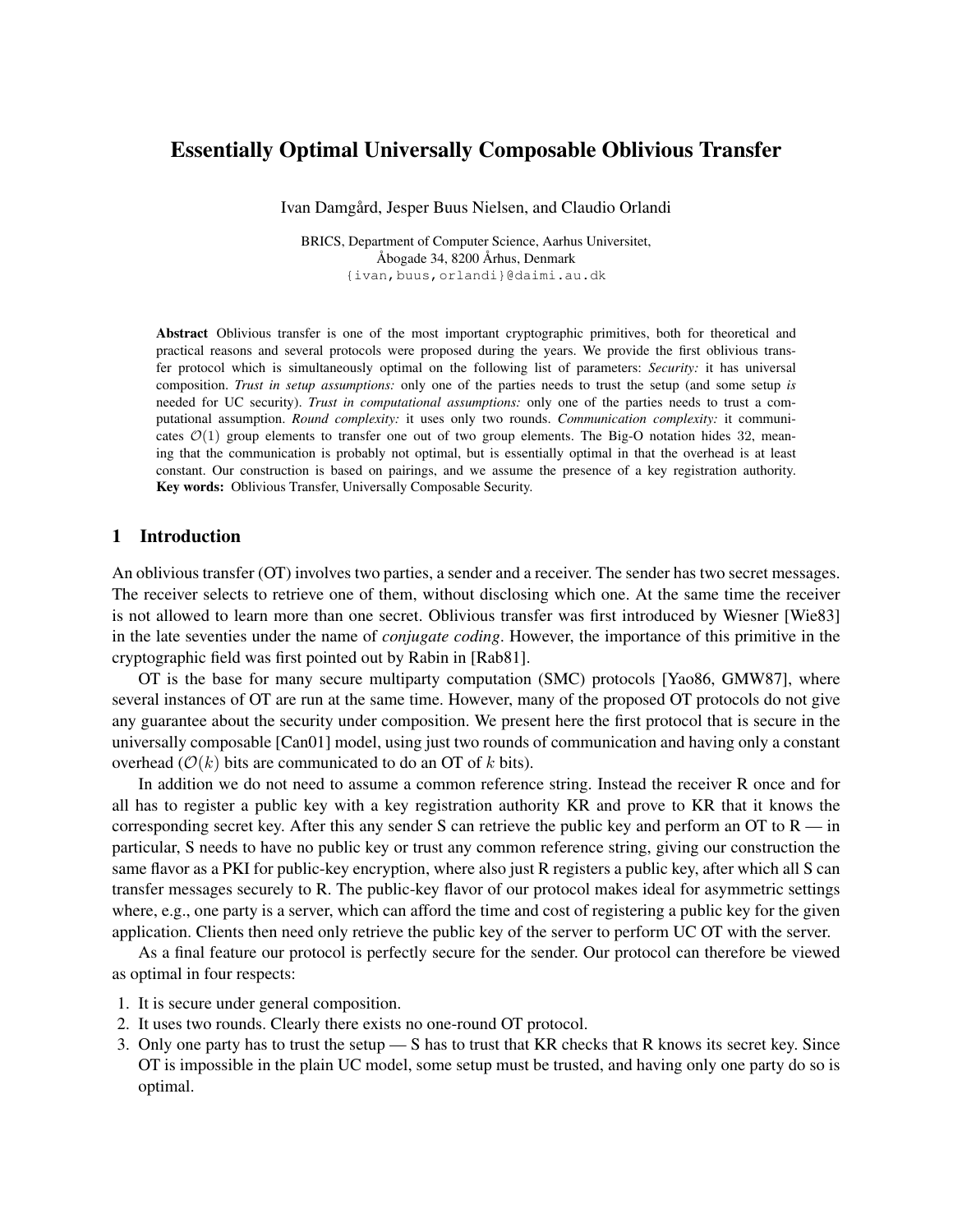4. Only one party has to trust a computational assumption. In particular, S has perfect security. No OT for the classical model can have perfect security for both parties.

The communication complexity is probably not optimal. Under the decisional linear (DLIN) assumption we send 32 group elements to transfer one out of two group elements. This gives a constant overhead, but is probably far from optimal. This seems, so far, to be the unfortunate price to pay for the other fully optimal properties.

Our OT protocol is primarily based on homomorphic encryption in pairing friendly groups, which we use to give a new instantiation of the notion of mixed commitments from [DN02]. This instantiation is constructed to work well with the efficient non-interactive zero-knowledge (NIZK) proofs by Groth, Ostrovsky and Sahai [GOS06, GS08], that are in turn based on paring-based cryptography. We put ourselves in the hybrid UC model, where all parties have access to secure and authenticated channels, and to a key registration authority (KR). This model was presented and motivated in [BCNP04].

*Related Work.* Examples of two-round OT can be found in [NP01, AIR01, Kal05]. However, none of these protocols achieve UC security. If we consider UC security, OT protocols are known, but they require more rounds of interaction [Gar04, JS07] or other parties helping the computation [Fis06].

As a witness that a secure and efficient OT is of primary importance, several attempts were made in the last years. Lindell [Lin08] has a very general construction that achieve full simulation, based on the existence of homomorphic encryption solely. Camenisch, Neven and shelat [CNS07] built a protocol for adaptive  $k$ -out-of-n OT, providing full simulation with specific number-theoretic assumptions. Upon this work Green and Hohenberger [GH07] built another adaptive OT, that requires weaker assumptions.

Independently from our work Peikert, Vaikuntanathan and Waters [PVW07], presented a two round UC OT protocol. However, their protocol works in the common reference string, and uses different computational assumptions, therefore these two works can be seen as complementary.

# 2 Main Ideas

In this section we are going to give the main ideas, leaving all the details to the rest of the paper. We first present an attack that motivates the need of a composable OT, then we sketch the protocol.

We have two players called the sender (S) and the receiver (R). The sender has two secrets  $x_0, x_1$ , while the receiver has a selection bit b. At the end of the protocol R gets  $x_b$  while S gets nothing.

# 2.1 Insecurity of OT Composition

We can describe a round optimal OT (i.e., 2 round OT) in the following way:

**Choose:** R computes a message  $c = \text{Choose}(b)$ , and sends c to S. **Transfer:** S computes a message  $t = \text{Transfer}(c, x_0, x_1)$  and sends it to R. **Retrieve:** R retrieves  $x_b = \text{Retrieve}(t)$ .<sup>1</sup>

The security of such a protocol is usually stated like:

**Receiver's privacy:** the output of the Choose phase, c, does not reveal any information about  $b$  to S. **Sender's privacy:** the output of the Transfer phase, t, does not reveal anything about  $x_{1-b}$  to R.

<sup>&</sup>lt;sup>1</sup> Note that this is the only possible order of the messages. If we build a protocol where S sends the first message and then R computes  $x_b$  from this message, then clearly R can choose to learn both  $x_0$  and  $x_1$ .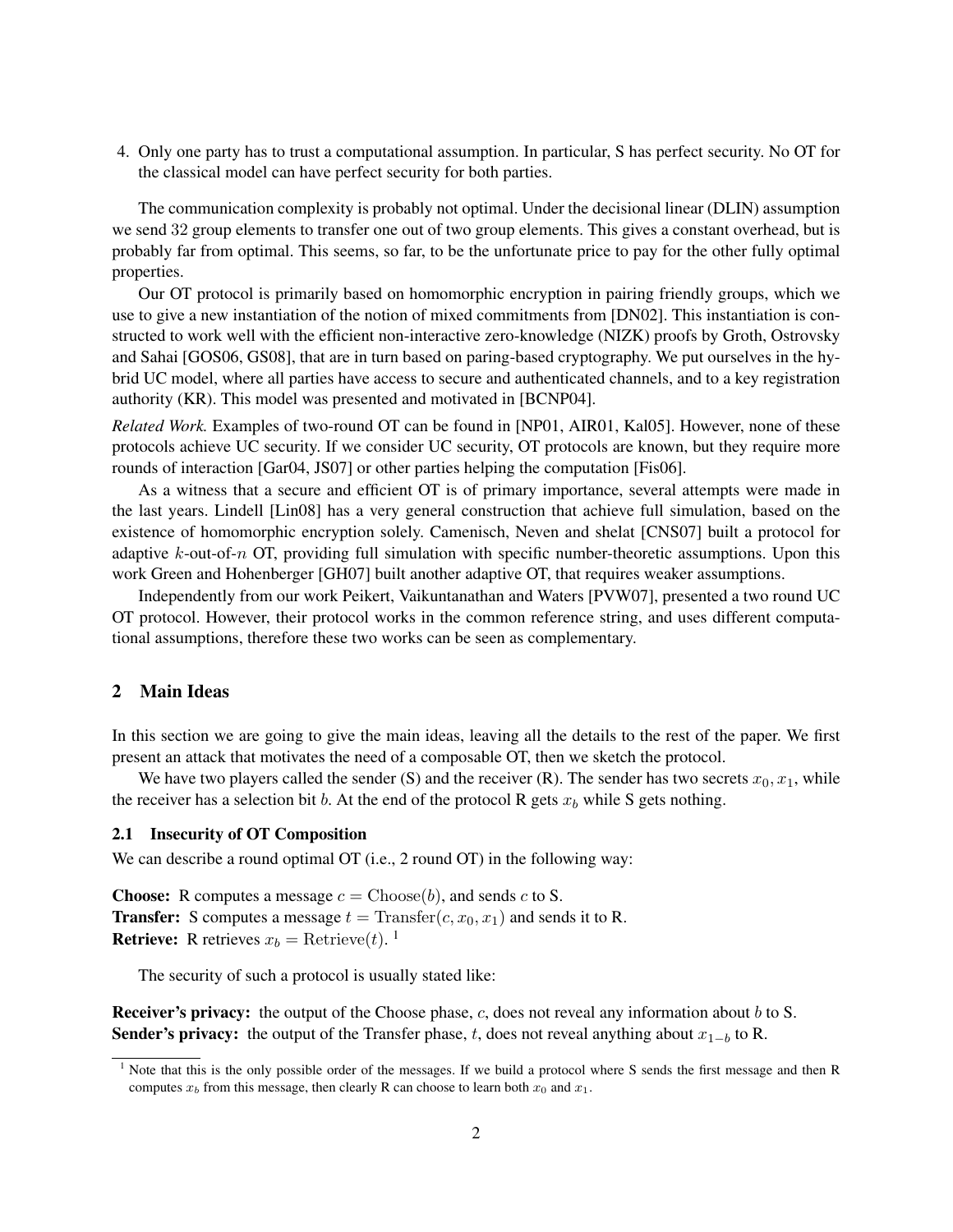This kind of security definition works in the case of a stand-alone OT execution, but fails dramatically in the case of even a sequential composition, and even for very generic reasons. We consider the following composed protocol to illustrate it: R and S run a first OT protocol. R inputs b, S inputs  $x_0, x_1$ , and R gets  $x_b$ . Then R and S run a second OT protocol. R inputs b', S inputs  $x'_0, x'_1$ , and R gets  $x'_{b'}$ . Then R sends  $x'_{b'}$  to S. Now instantiate this protocol with a two-message OT secure according to the previous definition:

- 1. (a) R computes  $c = \text{Choose}(b)$ , and sends c to S.
	- (b) S computes  $t = \text{Transfer}(c, x_0, x_1)$  and sends it to R.
	- (c) R retrieves  $x_b$  = Retrieve(t).
- 2. (a) R computes  $c' = \text{Choose}(b')$ , and sends  $c'$  to S.
	- (b) S computes  $t' = \text{Transfer}(c', x'_0, x'_1)$  and sends it to R.
	- (c) R retrieves  $x'_{b'} = \text{Retrieve}(t')$ .
- 3. R sends  $x'_{b'}$  to S.

A cheating S could use, in the second Transfer phase, the first Choose message, i.e., it could compute  $t' = \text{Transfer}(c, x'_0, x'_1)$ . Therefore R will retrieve  $x'_b$  instead of  $x'_{b'}$ , without noticing it, and in the 3rd step, it will send  $x'_b$  to S, clearly revealing information about b, which an ideal implementation would not.

Note that, despite the fact that the protocol presented is an ad-hoc constructed counterexample, this vulnerability is actually quite important and has many consequences: when parties run more OTs instances, the receiver cannot be sure that the Transfer messages contain his choice. A protocol that is not secure against this attack is the one in [AIR01].

Intuitively this problem arises from the fact that the security of the sender and the security of the receiver are analyzed separately, and therefore there is no "link" between the Choose phase and the Transfer phase<sup>2</sup>. Another common definition for the security of OT protocols is the half-simulation, as in [NP05]. In this scenario we usually require strong (simulation) security against the receiver, but just stand-alone privacy against the sender. Note that this would not protect against the attack sketched above. This relaxation is usually justified by saying that the sender is commonly a server or a service provider, and therefore it can be controlled better or more than the receiver, who represents any user. As the above example shows, this motivation assumes that the server chooses not to learn information, which it could in fact learn by deviating only so slightly from the implementation.<sup>3</sup> Under such an assumption (essentially that the server is at most passively corrupted) things become much simpler. Here we want active security for both parties.

## 2.2 Our Protocol

We are going to present the main intuition behind our protocol in 5 steps.

*Step 1: OT based on Homomorphic Encryption.* Assume to have available an additively homomorphic cryptosystem, i.e., a cryptosystem that satisfies the following:  $D(E(x)E(y)) = x + y$ , where E, D represent the

<sup>&</sup>lt;sup>2</sup> A way to fix this problem, as some OT protocols do, is to change the structure of the protocol, allowing Choose to output also a piece of trapdoor information  $k$  that will be later used during the retrieve phase. In this case the protocol will be of the form:  $(c, k)$  = Choose(b);  $t$  = Transfer $(c, x_0, x_1)$ ;  $x_b$  = Retrieve(t, k). We prefer, instead of fixing just this problem, to develop our protocol in the UC framework, for it provides us stronger guarantees. In particular, UC security protects against ill effects of composition as that described above, while still allowing us to analyze the protocol in isolation.

<sup>&</sup>lt;sup>3</sup> Also this motivation is not so strong given that in several applications the role of the sender and the receiver can be swapped. Moreover, in some applications like authentication, it is the server that plays the role of the receiver, while the user plays the role of the sender. This could in principle be handled by using that OT is symmetric: an OT from S to R can be turned into an OT from R to S without further assumptions. This transformation however, adds another round of communication, and it always produces a one-bit OT. For applications where two-round OT or string-OT is needed, "turning the OT around" is therefore not a practical solution.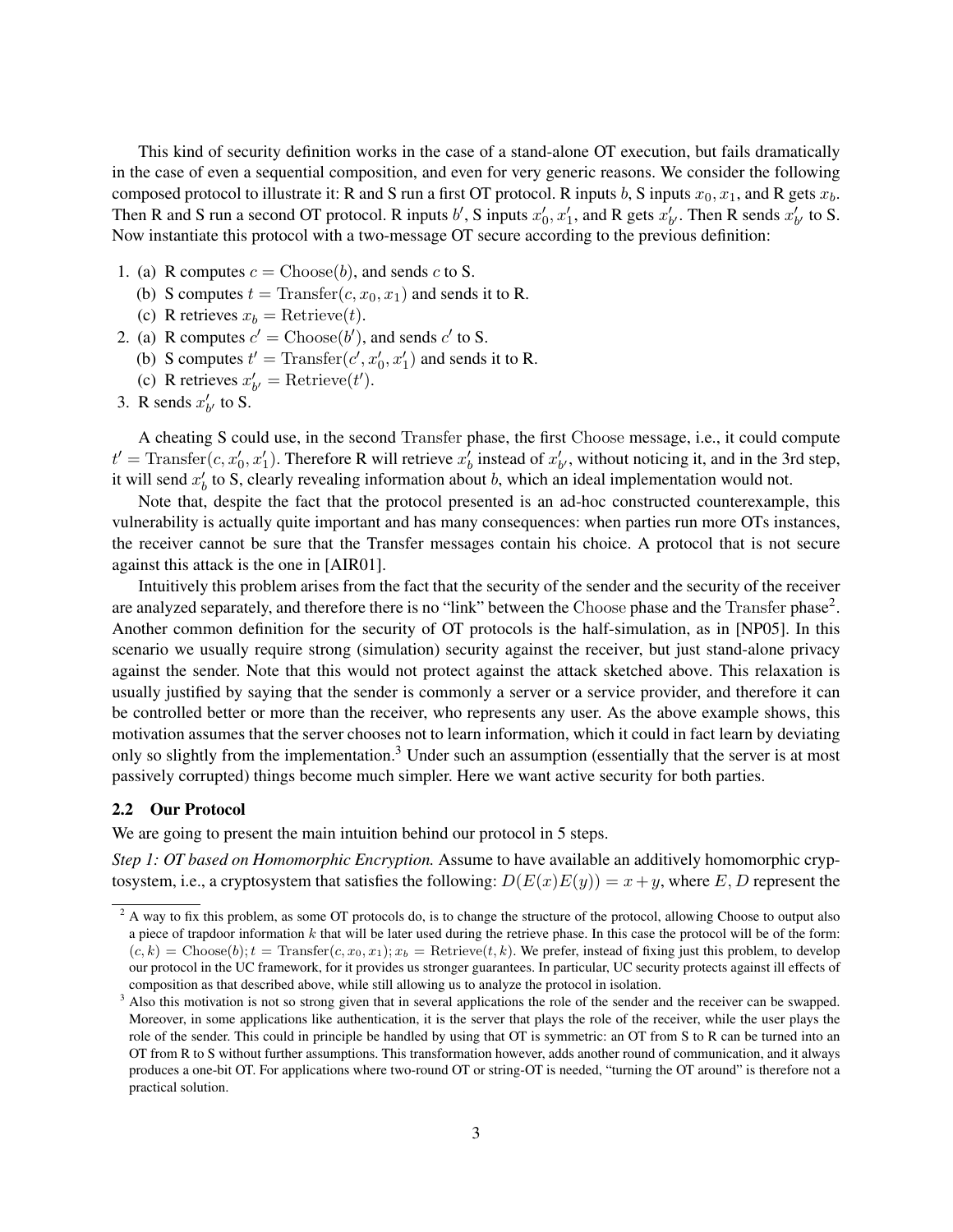encryption and the decryption functions<sup>4</sup>. Then the following is a simple OT construction if the parties are semi-honest:

**Choose:** The receiver encrypts  $c_1 = E(b)$  and sends it to the sender. **Transfer:** The sender computes  $c_0 = E(1)c_1^{-1} = E(1-b)$  and  $d = c_0^{x_0}c_1^{x_1}$  and sends d it to the receiver. **Retrieve:** The receiver decrypts  $x_b = D(d)$ .

The idea is that the receiver let  $(c_0, c_1)$  be an encryption of the vector  $(1, 0)$  if he wants to get the first secret or  $(0, 1)$  if he wants the second one. The sender computes, exploiting the homomorphic property:  $c_0^{x_0}c_1^{x_1} = E((1-b)x_0+bx_1) = E(x_b).$ 

*Step 2: Managing a Malicious Receiver.* The protocol is intuitively correct and private if both parties follow the protocol. However, in the case of malicious adversaries there are many evident security flaws. First of all, if the receiver is not honest, he could send an encryption of  $b \notin \{0, 1\}$ . If for instance he sends an encryption of  $b = 2$ , at the end of the protocol he will get  $2x_1 - x_0$ , which leaks both  $x_0$  and  $x_1$  if they are bits. Therefore the receiver has to prove that the message is well formed, by using a NIZK proof.

*Step 3: Managing a Malicious Sender.* A sender, even behaving maliciously, cannot break the privacy of the receiver without breaking the security of the underlying encryption scheme. In fact, he just sees a ciphertext. The receiver, however, has no way to check if the sender is inputting a "fresh" ciphertext, obtained through the expected computation or just a chosen ciphertext that came from somewhere else. The actual problem is that we do not check if the sender knows what he is inputting or not, and so the output may not even depend at all on the Choose message. This kind of problem does not allow the sender to learn more than what he is supposed to in a single execution of the protocol. But, as described in Section 2.1, if more than one instance of the protocol is run, the loss of security is dramatic. Therefore we have to ask also the sender to prove that the message is well formed, using a NIZK proof.

*Step 4: Achieving UC.* To achieve UC we need to be able to simulate the view of the parties in the real protocol, by having access just to the ideal functionality. It is well known that it is impossible to achieve UC OT in the plain model [CF01], and therefore we will assume to have access to a KR authority [BCNP04]. The protocol then consists of two phases. In the registration phase the receiver once and for all registers an encryption key  $ek$  at the KR and proves that he knows the corresponding decryption key  $dk$ . In the communication phase the parties then perform the actual OTs using the encryption scheme  $E = E_{ek}$ . In the simulation it is the simulator who simulates the KR authority, which allows it to extract the decryption key dk known by the receiver. This allows the simulator to compute from  $c_1$  the choice bit used by a corrupted receiver.

In the case of a malicious sender things are more difficult. In fact, to be able to simulate, we need to extract both  $x_0, x_1$  from the message d. But a well formed d contains no information at all about one of the two secrets. To deal with this we need the receiver to register another key  $ck$  with the KR, where  $ck$ is a public key for a commitment scheme. Then the sender commits to  $x_0$  and  $x_1$  under ck and gives a NIZK proof that the commitments indeed contain messages used to compute the reply d from  $c_0, c_1$ . By using a perfectly hiding commitment scheme, the receiver will not be able to learn anything from these commitments in the real protocol. In the simulation we will, however, let the simulator cheat and use an extractable commitment scheme, which allows it to extract  $x_0$  and  $x_1$  from the commitments.

*Step 5: The Final Protocol.* The UC functionality we want to implement is:

**Choose:** R inputs (choose, *otid*, *b*) to the ideal functionality, where *otid* must be a fresh OT identifier.

<sup>&</sup>lt;sup>4</sup> Note that repeating this operation we can also achieve that  $D(E(x)^a) = ax$ .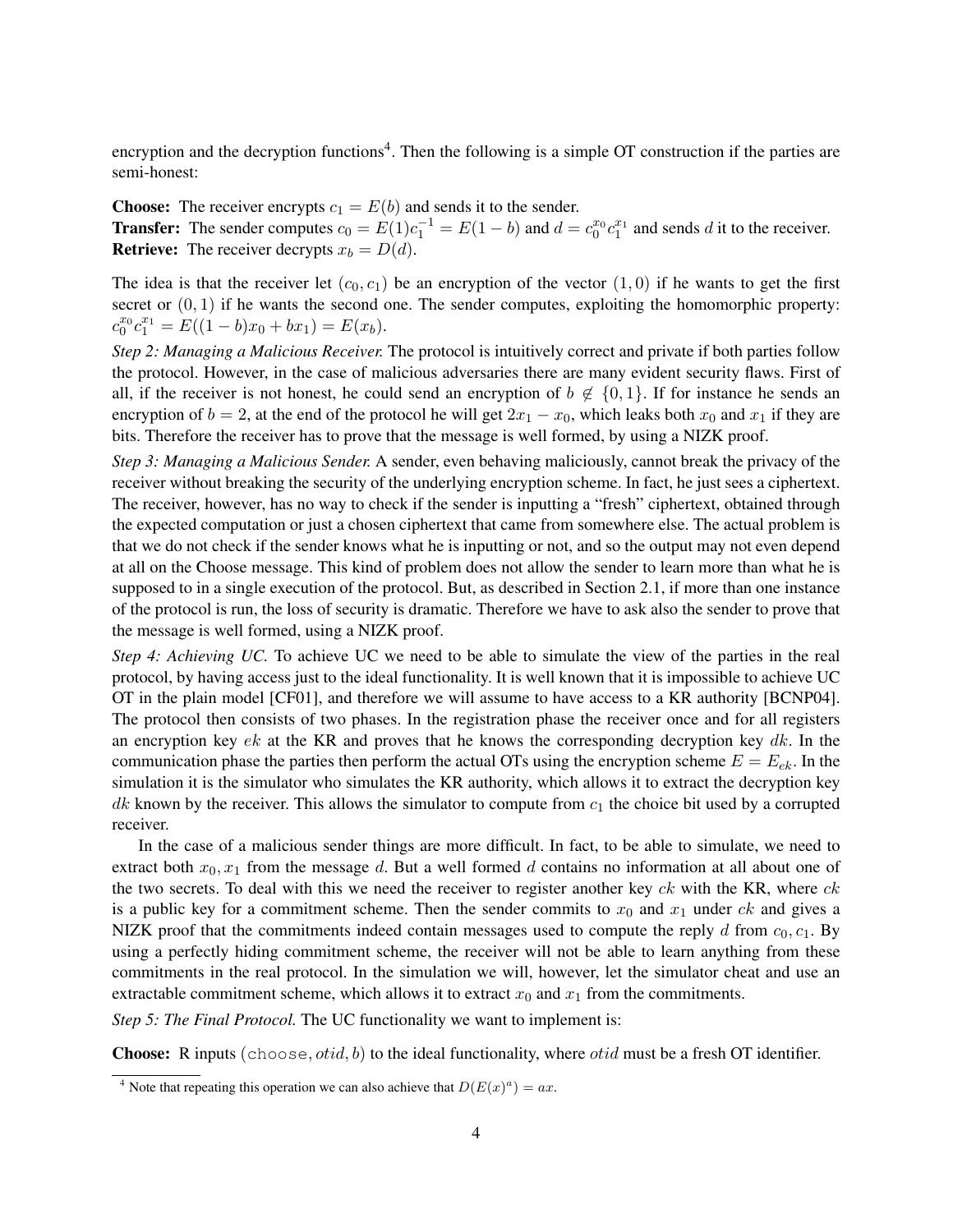**Transfer:** The ideal functionality outputs (chosen, *otid*) to S. S can then any number of times input a message of the form  $(\text{transfer}, \text{otid}, x_0, x_1)$  into the ideal functionality.

**Retrieve:** Each time the ideal functionality outputs (retrieve, S, otid,  $x_b$ ) to R.

This ideal functionality slightly generalizes the standard one in that S can transfer several times using the same choose message from R. This e.g. allows OT of longer strings efficiently. Collecting the above five steps we get the following protocol:

- Key-Registration: R registers an encryption key  $ek$  and a commitment key  $ck$  and proves that it knows the decryption key dk (corresponding to  $ek$ ), and that  $ck$  is a key for a perfect hiding commitment scheme. If so, the public keys  $ek$  and  $ck$  are given to  $S$ .
- **Choose:** R gets his selection bit b. He encrypts  $c_1 = E_{ek}(b)$ . He computes a NIZK proof  $\pi_{choose}$  that  $c_1$ contains either 0 or 1, and sends  $(c_1, \pi_{choose})$  to S.
- **Transfer:** S gets his two inputs  $x_0, x_1$ . He gets  $c_1, \pi_{choose}$  and he aborts if  $\pi_{choose}$  is invalid. If not, he computes  $c_0 = E(1)c_1^{-1}$  and  $d = c_0^{x_0}c_1^{x_1}$ . Then he computes  $C_0 = \text{Comm}_{ck}(x_0), C_1 = \text{Comm}_{ck}(x_1)$ . He finally computes a NIZK  $\pi_{transfer}$  that proves that d is computed correctly from  $c_1$  and the values inside the commitments  $C_0, C_1$ . He sends everything to R.
- **Retrieve:** R gets  $d, C_0, C_1, \pi_{transfer}$  and he aborts if the check on  $\pi_{transfer}$  fails. If not, he decrypts  $D_{dk}(d) = x_b$  and he outputs it.

There are a number of technical issues which we solved to make the above approach work: The "encryption scheme" used is in fact a mixed commitment scheme, that is built on top of Boneh, Boyen and Shacham [BBS04] cryptosystem. Next, this mixed commitment scheme has no efficient decryption, i.e., the receiver gets an element of the form  $g^{x_b}$ , with  $x_b$  the message that the sender inputs in the OT. We will therefore start with the description of a bit OT protocol, where this is clearly not an issue. If we want to transmit more data, we can think of our protocol as a random OT, where the sender picks  $x_0$  and  $x_1$  at random and the receiver receives  $K_0 = g^{x_0}$  or  $K_1 = g^{x_1}$ . Even though the sender cannot choose  $K_0$  and  $K_1$  as it desires, he can compute them on his side. Together with the second message the sender then sends  $E_{K_0}(m_0)$  and  $E_{K_1}(m_1)$ , where  $(m_0, m_1)$  are the actual messages of the OT and  $E_{K_b}(m_b)$  is an encryption of  $m_b$  under the key  $K_b$ . In this way we avoid the discrete logarithm problem. Another issue is that the NIZK proofs from [GOS06, GS08] work in the CRS model, while we prefer to put ourselves in the KR model to have just one party trust the setup. We deal with this by noting that the NIZK proofs can be instantiated with either perfect soundness or perfect ZK, depending on how the CRS is created. We let R register two CRSs, one of each flavor as part of his public key. When R proves, he uses the scheme with perfect soundness. When S proves, he uses the scheme with perfect zero-knowledge.

## 3 Preliminaries

# 3.1 Pairing-Based Cryptography

In the last years pairing-based cryptography gained more and more interest. Since its introduction in [Jou00]<sup>5</sup>, pairings were used in several applications and allowed to achieve strong goals, like IBE [BF01].

In pairing-based cryptography we can define bilinear maps between groups of points on elliptic curves as follows:

<sup>&</sup>lt;sup>5</sup> In fact, pairings were used even before in cryptography, in order to break the discrete logarithm problem (the MOV attack [MOV93]).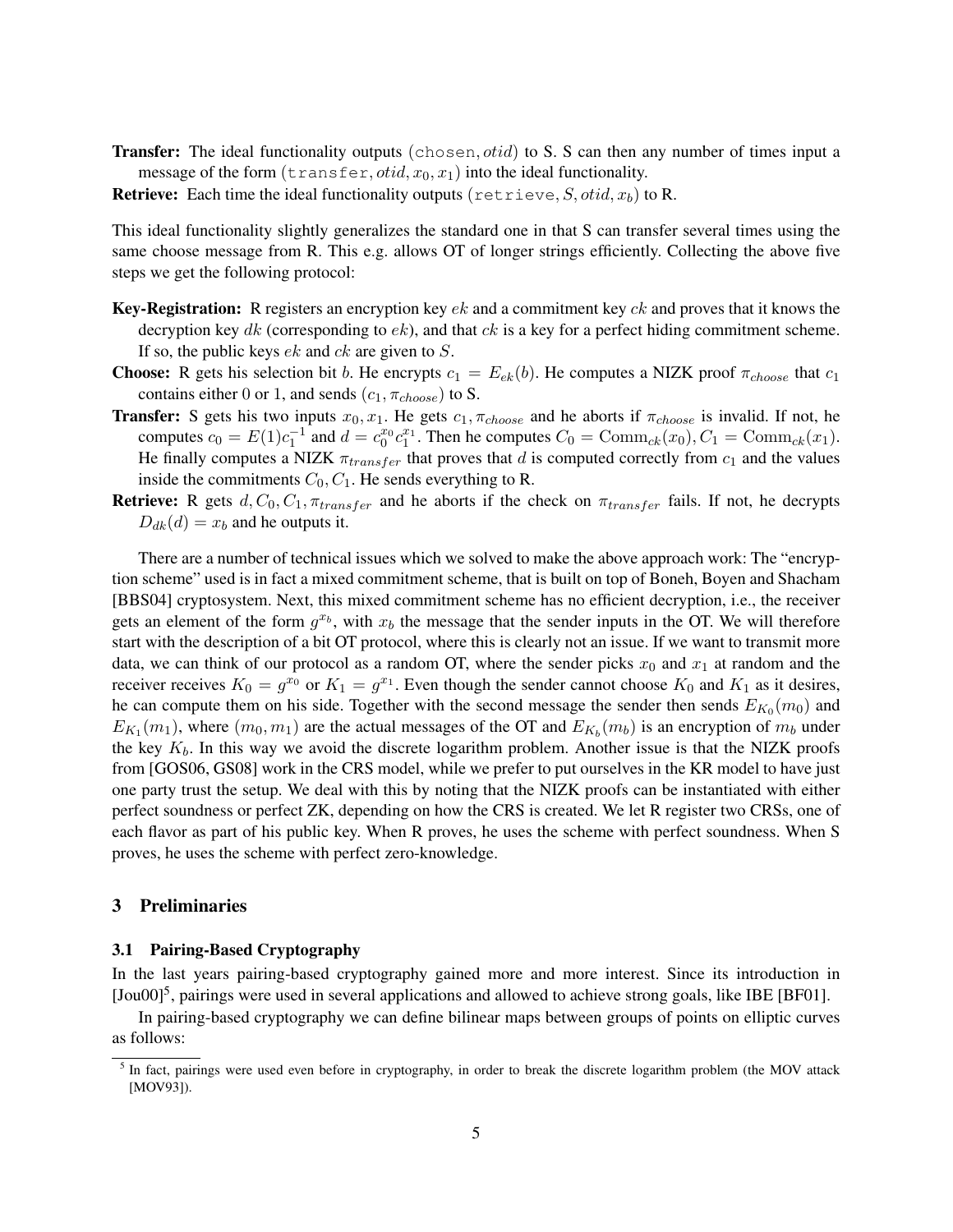Definition 1. *Let* G, G1, *be two multiplicative cyclic groups of finite order* n*, and let* g *be a generator for*  $\mathbb{G}$ *. Then we say that*  $e : \mathbb{G} \times \mathbb{G} \to \mathbb{G}$ <sub>1</sub> *is a bilinear map if:* 

**Bilinear:** e is bilinear, i.e., for all  $x, y \in \mathbb{G}$ ,  $a, b \in \mathbb{Z}$  we have that  $e(x^a, y^b) = e(x, y)^{ab}$ . **Non-Degenerate:** *For all*  $x \in \mathbb{G}$ ,  $x \neq 1$ ,  $e(x, x)$  *generates*  $\mathbb{G}_1$ *.* **Computable:** *For all*  $x, y \in \mathbb{G}$ *, the pairing*  $e(x, y)$  *can be computed efficiently.* 

There are several computational assumptions in the world of pairing-based cryptography. In this paper we will reduce the security of our protocol to the following:

Definition 2 (Decisional Linear (DLIN) Assumption [BBS04]). *Let* G, G<sup>1</sup> *be groups of prime order* p *with a bilinear map* e *as defined above. The decisional linear assumption, states that given three random* generators  $f, h, g$  and  $f^r, h^s, g^t$ , it is hard to distinguish the case  $t = r + s$  *from a random* t.

## 3.2 Universally Composable Security Framework

If we want to prove that a protocol is secure, we firstly need to define what secure means. The universally composable security framework, defined by Canetti [Can01], is becoming a standard definition if one wants proper security guarantees. The strength of this framework relies in the universally composable theorem, that states that if a protocol is secure in the UC model, then this protocol will preserve the same security even if composed with an arbitrary number of copies of itself or with other protocols.

The price to pay for such a result is the impossibility of constructing any non-trivial protocol that is secure in the UC model<sup>6</sup>. In order to develop interesting protocols in the UC model we need some kind of setup assumptions. We put ourselves in the key registration (KR) authority scenario, first introduced in [BCNP04]. In this model, that has the flavor of a public-key infrastructure, we assume that there exists a trusted registration authority where parties can register public keys associated with their identities, while demonstrating that they have access to the corresponding secret keys. Alternatively, parties can let the authority choose public keys for them, in scenarios where the corresponding secret keys need not be revealed, even to the owners of the public keys. Then, parties can query the authority for a party identity and obtain the registered public key for that identity. Any ideal functionality can be UC realized by interactive protocols in the KR model, under standard computational hardness assumptions.

An advantage of the KR assumption, in respect to other setup assumptions like the common reference string model (CRS), is that it is trivial to ensure that all trust is not concentrated in one single entity. Namely, the receiver can register his key to several KRs, and the sender retrieve it from all of them. Now the sender only has to trust that one of the KRs does its job properly to be convinced that the receiver knows its secret key. A full comparison of the KR model against the CRS model is out of the scope of this paper, and we refer to [BCNP04] for more details.

There are several ways to implement a KR in the real world. In particular, as discussed in [BCNP04], it is possible to implement it with a stand-alone zero-knowledge proof of knowledge, if we have the guarantee that the proofs are run in a trusted environment — maybe the registrant shows up at the KR with the prover on a smartcard, and then the KR runs the smartcard in an isolated setting. If perfect isolation is not available, it is still possible to run an UC setup in the case of partial isolation [DNW08], where the parties are allowed to communicate with the environment, but just a limited amount of data.

We note that our protocol has *gracefully degradation*, as defined in [BCNP04]: if the proof of secret key given by the receiver is not UC (maybe because the assumption that the proof was running in an isolated

<sup>6</sup> Actually, it is possible to implement symmetric protocols like secure channels [CK02].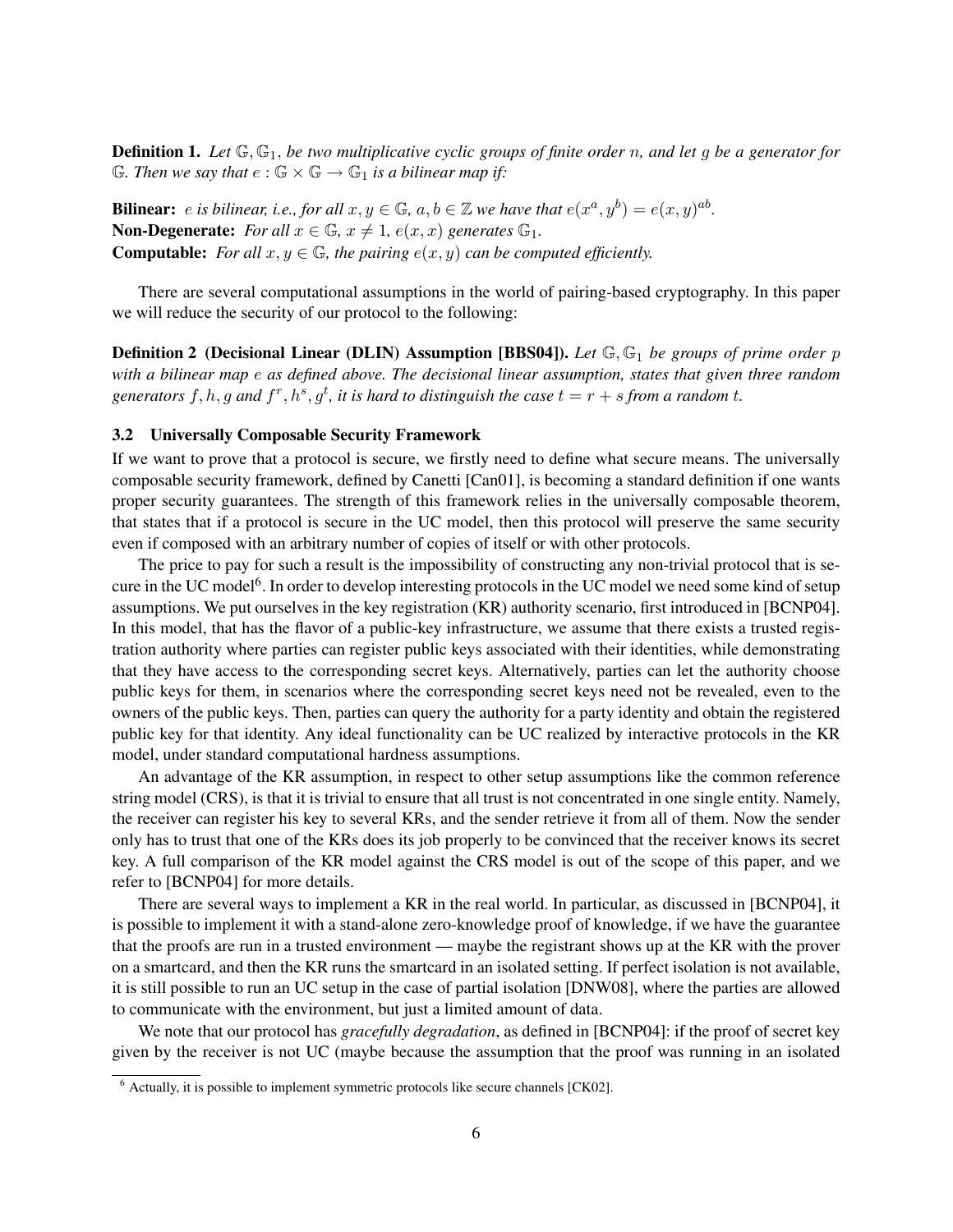setting failed), but it is at least a stand-alone proof of knowledge, then our OT protocol too will be a standalong secure implementation (of the multi-OT functionality) — the simulator will rewind the stand-alone proof of knowledge from the receiver to get the secret key, and then proceed as the UC simulator for all the OTs. Even if the proof fails to be just a stand-alone proof of knowledge, but it is at least a proof of membership, we will have some security, as the key being well-formed gives unconditional security for the sender, though without any composition guarantees. The implementation therefore in some sense delivers the best possible security level given the quality of the trusted setup.

# 4 Underlying Primitives

#### 4.1 Mixed Commitment Scheme

We use a special kind of commitment called mixed commitment [DN02], which is a commitment scheme that can be instantiated with two kinds of key, giving two kinds of security. The first kind is perfectly binding and extractable, while the second is perfectly hiding and equivocal. A key which produces perfectly binding commitments will be called an extraction key (X-key) while a key that produces perfectly hiding commitments will be called an equivocal key (E-key). These two kinds of keys have to be computationally indistinguishable, in order for the commitment scheme to be called mixed.

We note that if we always instantiate the commitment scheme with X-keys, we end up with a commitment scheme that allows extraction, i.e. a public-key encryption scheme, where some keys (the E-keys) ensure that the "ciphertexts" contain no information about the plaintexts. We use this as an essential ingredient in our construction.

*DLIN based Encryption Scheme.* When we build our mixed commitment scheme, we start from the DLIN based cryptosystem from Boneh, Boyen and Shacham [BBS04], described now.

Let G be an algorithm that takes a security parameter as input and outputs  $(p, \mathbb{G}, \mathbb{G}_1, e, q)$  such that p is prime,  $\mathbb{G}, \mathbb{G}_1$  are descriptions of groups of order  $p, e : \mathbb{G} \times \mathbb{G} \to \mathbb{G}_1$  is an admissible bilinear map, and g is a generator of G. Those are the public parameters of the cryptosystem that works as follows:

**Key Generation:** Select x, y randomly in  $\mathbb{Z}_p^*$ , then compute  $(f, h) = (g^x, g^y)$ . The encryption key is  $ek =$  $(f, h)$  and the decryption key is  $dk = (x, y)$ .

**Encryption:** To encrypt a message  $M \in \mathbb{G}$ , select two random values  $r, s \in \mathbb{Z}_p^*$ . Then compute the encryption as  $E_{ek}(M; r, s) = (\alpha, \beta, \gamma) = (f^r, h^s, g^{r+s}M).$ 

**Decryption:** The message can be efficiently decrypted as  $D_{dk}(\alpha, \beta, \gamma) = M = \alpha^{-1/x} \beta^{-1/y} \gamma$ .

This encryption scheme is clearly IND-CPA secure under the DLIN assumption. Note that until now we did not use the pairing at all. The pairing will be used to prove statements about encryptions.

*Mixed Commitment Scheme.* We now describe the mixed commitment scheme. This is the commitment scheme under which the sender commits to  $x_0$  and  $x_1$  (under an E-key), and when instantiated with an Xkey, it is the encryption scheme used by the receiver to encrypt b. This is an essential trick as it will make commitments and encryptions work together nicely.

The keys for the commitment scheme is going to be the ciphertexts of DLIN cryptosystem. I.e., a commitment key is of the form  $ck = E_{ek}(M; r, s)$ . A commitment to  $m \in \mathbb{Z}_p$  is then of the form

$$
Comm_{ek,ck}(m;t,u) = ck^m E_{ek}(1;t,u) .
$$

This is clearly homomorphic in the sense that

$$
E_{ek}(M_0; t_0, u_0) E_{ek}(M_1; t_1, u_1) = E_{ek}(M_0M_1; t_0 + t_1, u_0 + u_1).
$$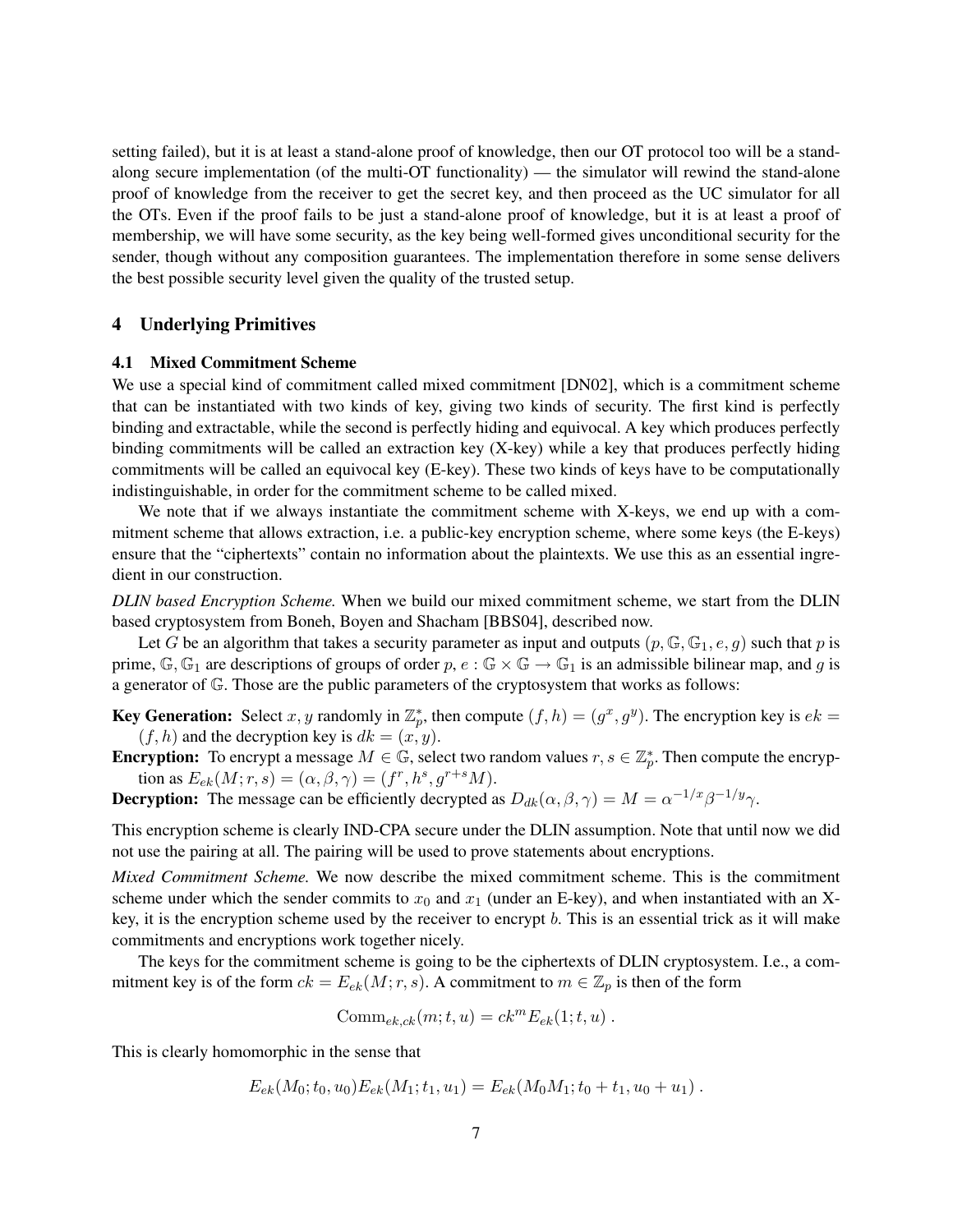The basic idea of the mixed commitment scheme is then that if  $ck$  is an encryption of 1, then it follows that  $ck^mE_{ek}(1;t,u)$  is a random encryption of 1. And, it is possible to efficiently open this commitment to any  $m$  given t and  $u$  and the randomness used to compute  $ck$ . On the other hand, if  $ck$  is the encryption of a generator (say  $q$ ), then

$$
ck^m E_{ek}(1;t,u)
$$

is a random encryption of  $g^m$ , and it is therefore perfectly binding. In addition, it is possible to extract  $g^m$ from the commitment if the decryption key dk is known. Thanks to the properties of the cryptosystem, it is computationally infeasible to decide whether  $ck$  is an encryption of 1 or  $g$ , which is why it is a mixed commitment scheme.

This leads to the construction of our scheme as follows:

- **General key generation:** There is a key pair  $(ek, dk)$ , where  $ek = (g, f, h) = (g, g^x, g^y)$  is an encryption key and  $dk = (x, y)$  the decryption key. A full public key for the system is of the form  $(ek, ck)$ , where  $ck$  is an encryption under  $ek$ .
- **Extraction key (X-key):** For an X commitment key we have  $ck = ck_X = E_{ek}(g; r, s) = (f^r, h^s, g^{r+s+1}),$ where r and s are random. We will denote by  $ck_X \leftarrow KG_X$  the algorithm that produces an X-key, and we use  $\mathcal{K}_X$  to denote the set of X-keys. The extraction trapdoor is  $t_X = dk$ .
- **Equivocal key (E-key):** For an E commitment key we have  $ck = ck_E = E_{ek}(1; r, s) = (f^r, h^s, g^{r+s})$ , where r and s are random and  $t_E = (r, s)$  is the equivocation trapdoor. We will denote by  $ck_E \leftarrow$  $KG_E(r, s)$  the algorithm that produces an E-key, and we use  $\mathcal{K}_E$  to denote the set of E-keys.
- **Committing:** To commit to a message  $m \in \mathbb{Z}_p$  under the general key  $ek$  and the commitment key  $ck$ , select  $t, u \in_R \mathbb{Z}_p^*$ , and compute  $\mathrm{Comm}_{ek,ck}(m; t, u) = ck^m E_{ek}(1; t, u)$ .
- **Opening:** To open a commitment C, the committer releases  $(m, t, u)$ . The receiver checks that  $C =$  $ck^mE_{ek}(1;t,u).$

The general secret key dk allows to efficiently determine if the commitment key  $ck$  is an X-key or an E-key, otherwise, they will be indistinguishable from the properties of DLIN cryptosystem. Note that this commitment is homomorphic with respect to addition.

It is clear that the E-keys produce perfectly hiding commitments and that the X-keys produce perfectly binding commitments. Here is how equivocation and extraction work:

**Equivocation:** A random commitment to m under an E-key  $ck \in \mathcal{K}_E$  is of the form

$$
Comm_{ek,ck}(m; t, u) = ck^m E_{ek}(1; t, u)
$$
  
=  $(f^r, h^s, g^{r+s})^m(f^t, h^u, g^{t+u}) = (f^{r m+t}, h^{sm+u}, g^{r m+sm+t+u})$ 

for uniformly random t and u. Given any m' and letting  $t' = r(m - m') + t$  and  $u' = s(m - m') + u$ , it follows that  $t'$  and  $u'$  are uniformly random and that

$$
Comm_{ek,ck}(m';t',u') = (f^{rm'+t'},h^{sm'+u'},g^{rm'+sm'+t'+u'})
$$
  
=  $(f^{rm+t},h^{sm+u},g^{rm+sm+t+u})$  = Comm<sub>ek,ck</sub> $(m;t,u)$ .

I.e., given the randomness used to compute  $\mathrm{Comm}_{ek,ck}(m;t,u)$  and the equivocation trapdoor  $t_E =$  $(r, s)$  of ck one can open  $\mathrm{Comm}_{ek,ck}(m; t, u)$  to any value.

**Extraction:** For  $ck \in \mathcal{K}_X$  and  $c = \text{Comm}_{ek,ck}(m; t, u) = ck^mE_{ek}(1; t, u)$  we have that  $D_{dk}(c) =$  $D_{dk}(ck)^m \cdot D_{dk}(E_{ek}(1;t,u)) = g^m$ , from which m can be retrieved by exhaustive searching if it is from a small known set.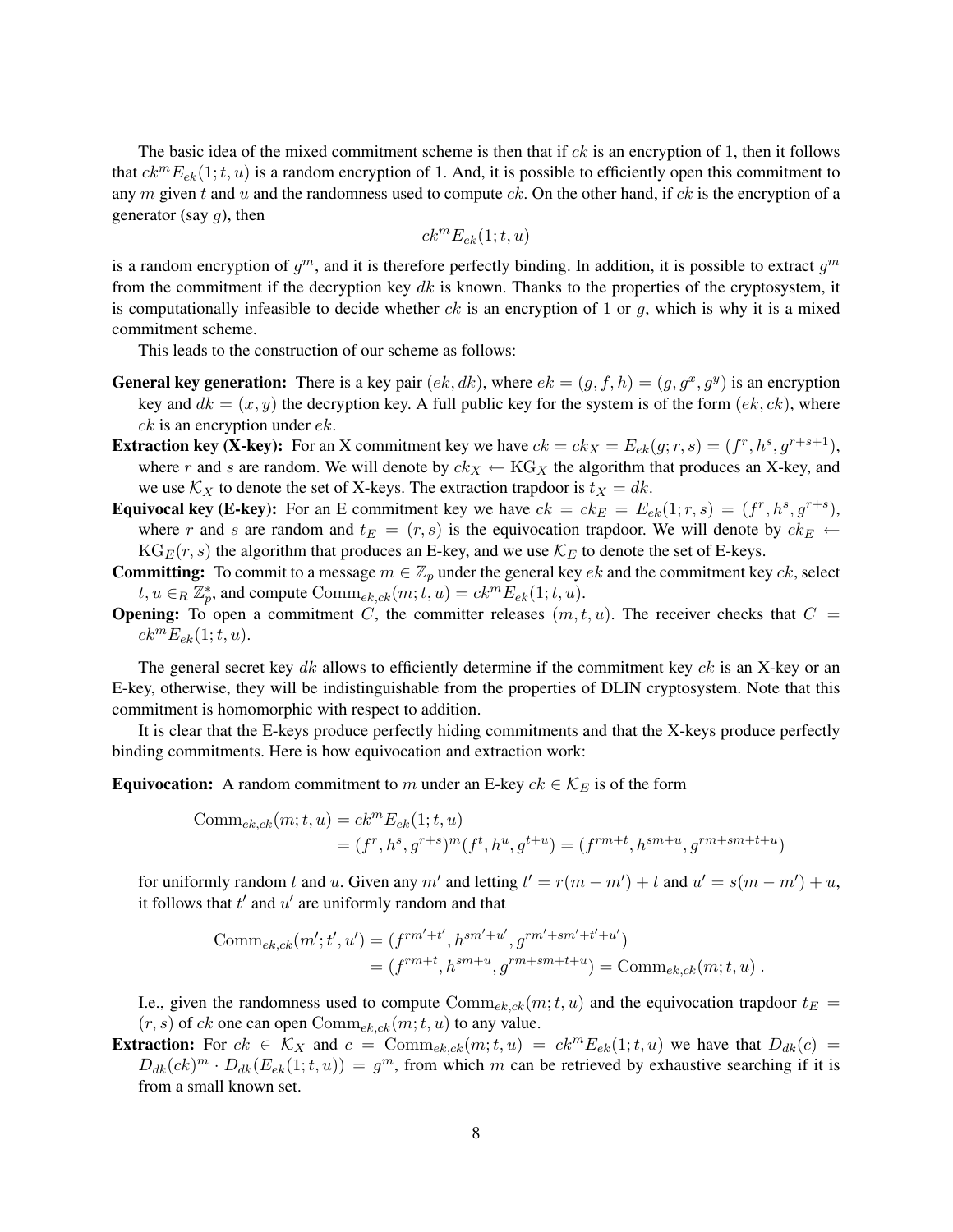Note that the extraction has a limit on the size of  $m$  that can be extracted. In our first construction, our message set will be just  $\{0, 1\}$  when we need extraction of m. In our second construction we consider  $K = g<sup>m</sup>$  to be a key and m just a value used to generate the key. In that case we can extract the key K for any m.

#### 4.2 Efficient NIWI Proofs

Both during the choose and the transfer phase we need some non-interactive (NI) proofs. It turns out that these proofs do not have to be fully zero-knowledge. It is sufficient that they are witness indistinguishable (WI). Still, using standard WI proofs will result in increasing dramatically the number of rounds of the protocol. But also general NIWI proofs, even without increasing the number of rounds, will let the protocol be impractical. We use instead new NIWI constructions [GOS06, GS08] which allow to prove algebraic relations in bilinear groups. In particular, we use the following WI proofs:

- **Proof of Bit:** In [GOS06] a composable NIWI to prove that the content of a commitment is either 0 or 1 is given. We will denote with  $\pi_{0 \vee 1}(c)$  the proof for the following relations:  $R_{bit}$  =  ${((ek, ck, c), (m, t, u))|c = \text{Comm}_{ek, ck}(m; t, u) \wedge m \in \{0, 1\}\}.$  The proof consists of 6 group elements.
- Proof of Multi-Exponent: In [GS08] a composable NIWI to prove the relation between the content of a number of commitments and the exponents of a multi-exponentiation is given. The proof consists of 2 group elements. We use it for 3 exponents and denote with  $\pi_{MX}(c, g_1, g_2, g_3, C_1, C_2, C_3)$  the proof for the following relations:

 $R_{MX} = \{((ek, ck, c, g_1, g_2, g_3, C_1, C_2, C_3), (x_1, x_2, x_3, t_1, t_2, t_3, u_1, u_2, u_3))\}\$  $c = g_1^{x_1} g_2^{x_2} g_3^{x_3}, \forall i = 1, 2, 3 : C_i = \text{Comm}_{ek,ck}(x_i; t_i, u_i) \}$ .

All the proofs are for the CRS model, where the proof assumes that a random common reference string crs has been honestly generated and it is known by the prover and the verifier. More precisely crs is sampled as  $crs \leftarrow \text{CRS}(r_{crs})$  for a poly-time algorithm CRS and uniformly random  $r_{crs}$ . In fact, there exist two different such generators  $CRS<sub>S</sub>$  and  $CRS<sub>Z</sub>$ . When *crs* is generated by  $CRS<sub>S</sub>$ , then the proofs have *perfect* soundness and computational WI (under DLIN). When  $crs$  is generated by  $CRS_Z$ , then the proofs are *perfect* WI and computationally sound (under DLIN). The outputs of the two generators are in addition computationally indistinguishable. We can exploit this to avoid the CRS model at all. We let the receiver generate two common reference strings  $crs_S = \text{CRS}_S(r_{crs,S})$  and  $crs_Z = \text{CRS}_Z(r_{crs,Z})$  and use the KR authority to verify that  $crs<sub>S</sub>$  and  $crs<sub>Z</sub>$  were generated in this way. Then the proofs from the sender to the receiver are done under  $crsz$ , and the sender is guaranteed WI even if  $crsz$  was not generated at random, as the WI is perfect. Proofs from the receiver to the sender are done under  $crs<sub>S</sub>$ , and the sender is guaranteed soundness even if  $crs<sub>S</sub>$  was not generated at random, as the soundness is perfect.

## 5 Final Protocol

Since the mixed commitment scheme that we use does not have efficient extraction for arbitrary messages, we at first use it to construct *bit* OT. Later, we are discussing how to achieve *string* OT.

#### 5.1 Parameter Agreement

We assume that all parties agree on the finite groups underlying the encryption scheme. In practice this would probably happen by the groups being described in some standard and hard-coded into the software for the OT module. In the UC model we model it using an ideal functionality which simply outputs a description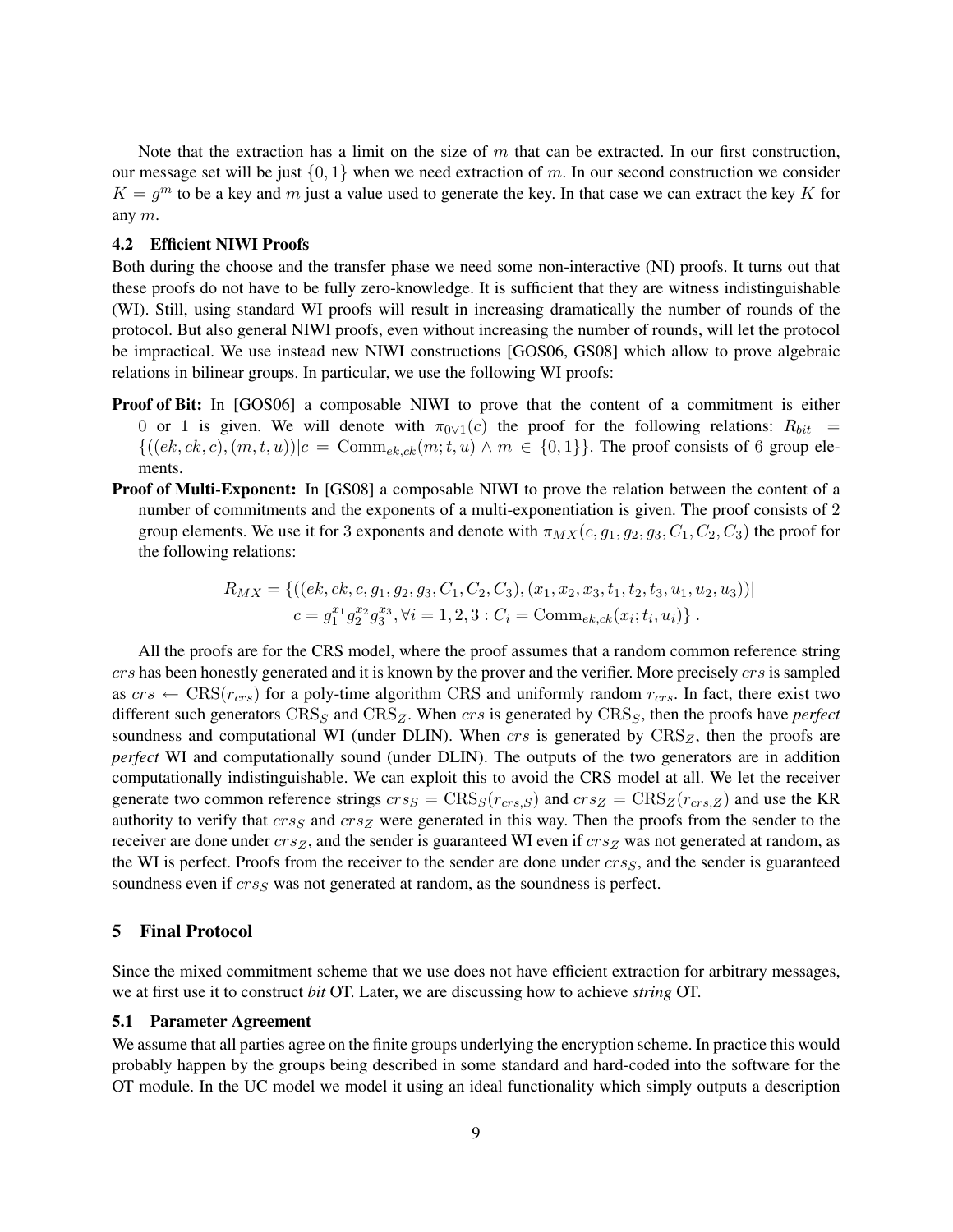of the groups to all parties. This ideal functionality can be thought of as the standardization body, and be activated with a message (get groups). It generates a DLIN group by running  $(p,\mathbb{G},\mathbb{G}_1,e,g)\leftarrow G(1^k),$ and outputs  $param = (p, \mathbb{G}, \mathbb{G}_1, e, g)$  to all parties.

#### 5.2 Key Registration Authority

Next we describe the registration phase. In the registration phase all parties which later want to act as receivers have to register a public key with a KR authority and prove knowledge of the corresponding secret key. Later all parties which want to act as senders can retrieve the public keys of the receivers from KR. Following [BCNP04] we model this simplistically by having one KR, by letting the registrants show knowledge of their secret keys by showing them directly to the KR, and letting the KR broadcast the corresponding public keys.

In more detail, the KR is parametrized by some poly-time relation  $R$  and accepts messages of the form  $(\text{register}, pid, pk, sk)$  from some party  $P_i$ . It checks that  $(pk, sk) \in R$  and if so sends  $(P_i, pk)$  to all parties. The relation R is chosen such that  $(pk, sk)$  being in R ensures that pk is a well-formed public key and that sk is the secret key.

In our protocol we use a public key of the form  $pk = (param, ek, ck_X, ck_E, crs_Z, crs_S)$ , where  $param = (p, \mathbb{G}, \mathbb{G}_1, e, g)$  and  $ek = (f, h)$ , and we use a secret key of the form  $sk =$  $(dk, r_X, t_E, r_{crs,Z}, r_{crs,S})$ , where  $dk = (x, y)$ . The relation R checks that  $f = g^x$ ,  $h = g^y$ ,  $ck_X =$  $KG_X(r_X), ck_E = KG_E(t_E), crs_Z = CAS_Z(r_{crs,Z})$  and  $crs_S = CAS_S(r_{crs,S})$ . I.e., it checks that  $ek$ is a well-formed public key for DLIN cryptosystem (and that the receiver knows the decryption key) and that  $ck_X$  is an X-key for our mixed commitment scheme and that  $ck_E$  is an E-key for our mixed commitment scheme (and that the receiver knows the equivocation trapdoor) and that  $crsz$  is a well-formed common reference string for the NIWI system giving perfect WI (and that the receiver knows how to simulate proofs), and that  $crs<sub>S</sub>$  is a well-formed common reference string for the NIWI system giving perfect soundness.

The receiver  $P_i$  lets  $param$  be the public parameters agreed upon by all parties, and it generates  $ek, ck_X$ ,  $ck_E, crs_Z$  and  $crs_S$  at random, thereby learning the sk expected by KR. After key registration the receiver deletes  $r_X$ ,  $t_E$ ,  $r_{crs,S}$  and  $r_{crs,Z}$ , as they are not needed in the protocol and they constitute a security risk if leaked. When the sender receives  $(P_i, (param', ek, ck_X, ck_E, crs_Z, crs_S))$  it checks that  $param'$  is equal to the parameters param agreed upon earlier. If so, it remembers that the public key of receiver  $P_i$  is  $(ek, ck_X, ck_E, crs_Z, crs_S).$ 

## 5.3 1-out-of-2 Bit Oblivious Transfer

We now describe the communication phase. Here the parties can perform an unbounded number of OTs using the established PKI.

- **Choose:** The receiver is given a bit b and an OT identifier otid. It computes a commitment  $c_1$  =  $(\alpha_1, \beta_1, \gamma_1)$  = Comm<sub>ek,ckx</sub>(b). It sends *otid*,  $c_1$  to the sender. It also sends  $\pi_{0 \vee 1}(c_1)$ , computed un $der\, crs<sub>S</sub>$ .
- **Transfer:** The sender is given two secrets  $x_0, x_1$  and *otid*. It waits for a message of the form *otid*,  $c_1, \pi_{0 \vee 1}$ from the receiver and checks the receiver's proofs and, if it accepts, it computes and sends to the receiver *otid,*  $d = c_0^{x_0} c_1^{x_1} E_{ek}(1; r, s)$  with r and s chosen at random and with  $c_0 = (\alpha_0, \beta_0, \gamma_0) = E_{ek}(1)c_1^{-1}$ .<sup>7</sup> Note that when the sender is honest, then  $d = (\alpha, \beta, \gamma) = (\alpha_0^{x_0} \alpha_1^{x_1} f^r, \beta_0^{x_0} \beta_1^{x_1} h^s, \gamma_0^{x_0} \gamma_1^{x_1} g^{r+s}).$ In addition, the sender sends commitments  $C_0 \leftarrow \text{Comm}_{ek,ck_E}(x_0), C_1 \leftarrow \text{Comm}_{ek,ck_E}(x_1),$  $C_2 \leftarrow \text{Comm}_{ek,ck_E}(r), C_3 \leftarrow \text{Comm}_{ek,ck_E}(s), \text{ and proofs } \pi_{MX}(\alpha, \alpha_0, \alpha_1, f, C_0, C_1, C_2),$  $\pi_{MX}(\beta, \beta_0, \beta_1, h, C_0, C_1, C_3)$  and  $\pi_{MX}(\gamma, \gamma_0, \gamma_1, g, C_0, C_1, C_2C_3)$ , to prove that  $C_0, C_1, C_2, C_3$  commit to values  $x_0, x_1, r, s$  used to compute d. The NIWI proofs are performed under  $crsz$ .

<sup>&</sup>lt;sup>7</sup> Here  $E_{ek}(1)$  is some fixed encryption of 1 so that also R can compute  $c_0$ . This just saves the sending of  $c_0$ .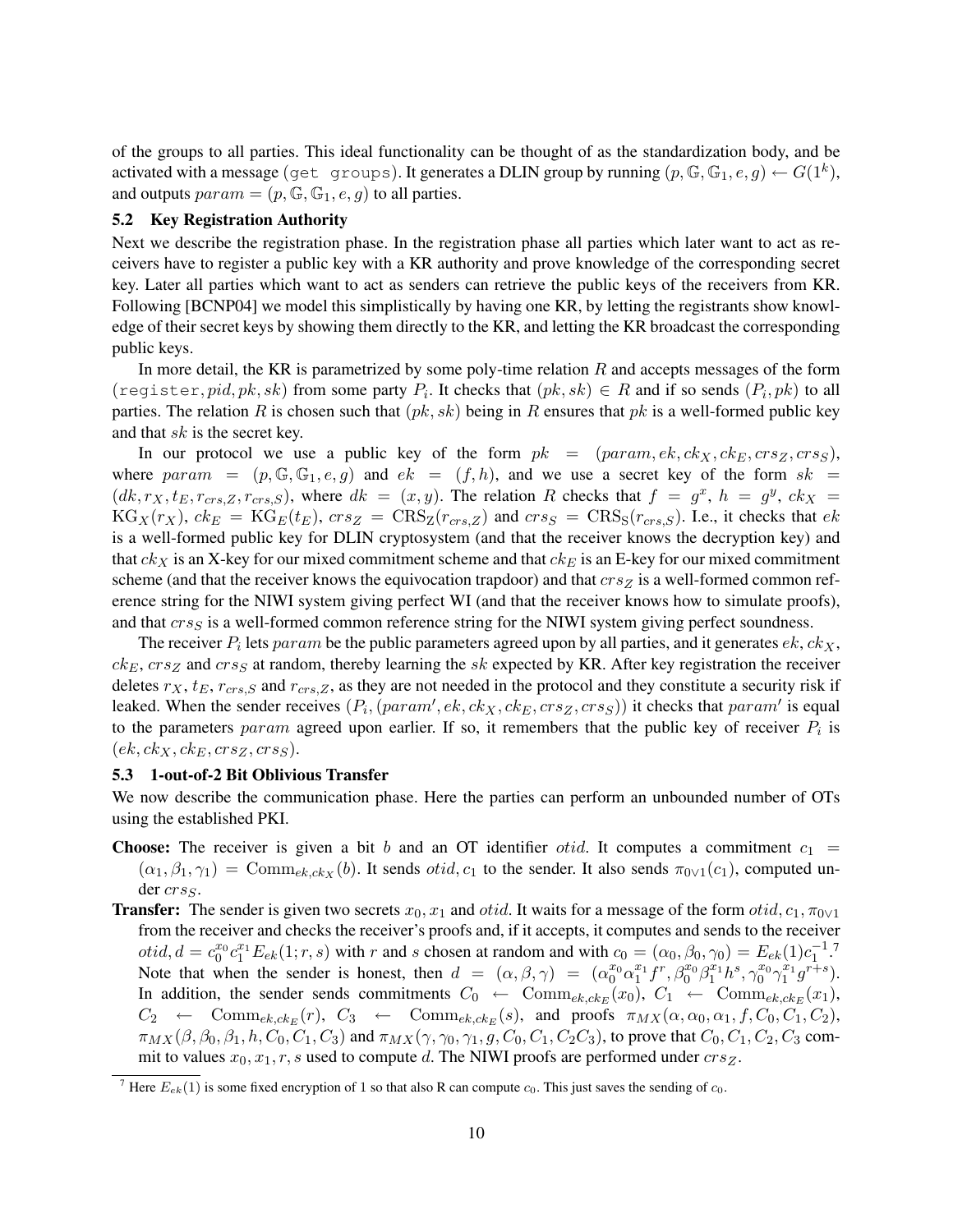**Retrieve:** The receiver checks the proofs, and, if it accepts, it extracts d using dk and obtains  $g^{x_b} = D_{dk}(d)$ . If  $g^{x_b} = 1$  it outputs 0, otherwise it outputs 1.

The protocol sends the 6 commitments  $c_1, d, C_0, C_1, C_2, C_3$ , each consisting of 3 group elements. Besides this a proof of size 6 is sent and 3 proofs of size 2 are sent, for a total of 30 group elements.

**Theorem 1.** *The protocol in Section 5.3 securely realizes*  $F_{OT}$  *in the UC-hybrid model.* 

*Proof:* We address the case of the malicious sender and the malicious receiver separately:

*Security against Malicious Receiver:* The simulator runs the KR phase. If any of the keys registered by a corrupted receiver are not well formed, it ignores the registration, as would the real KR. Otherwise, it extracts from the receiver the secret key  $(dk, r_X, t_E, r_{crs,Z}, r_{crs,S}).$ 

In the communication phase, when it receives a message *otid*,  $c_1$ ,  $\pi_{0 \vee 1}$  from a corrupted receiver, it checks for the proof to be valid. If yes, it extracts  $g^b = D_{dk}(c_1)$ . If  $g^b = 1$ , it inputs 0 to the ideal functionality on behalf of the corrupted receiver. Otherwise it inputs 1. If the proofs fail, the simulator just ignores the message.

When the simulator is given  $x_b$  by the ideal functionality it behaves like an honest sender, after choosing a random  $x'_{1-b}$ .

This transfer message is perfectly indistinguishable from a protocol one. In fact  $d$  will be exactly the same compared to a real protocol run, being an encryption of the same message  $x<sub>b</sub>$ . All the commitments  $C_1, C_2, C_3, C_4$  have the same distribution, as  $ck_E$  is an E-key. The three proofs sent by the sender have the same distribution as the proofs are perfect WI when performed under  $crs_Z$  — in fact the receiver could have simulated the proofs itself.

*Security against Malicious Sender:* The simulator runs the KR phase. For all honest receivers it uses a random key  $(ek, ck_X, ck_E, crs_Z, crs_S)$ , where  $ck_X$  is a random E-key,  $ck_E$  is a random X-key,  $crs_Z$  is generated using  $CRS<sub>S</sub>$ , and  $crs<sub>S</sub>$  is generated using  $CRS<sub>Z</sub>$ . These four are indistinguishable for the corrupted sender as E-keys and X-keys are indistinguishable and the output distributions of  $CRS<sub>Z</sub>$  and  $CRS<sub>S</sub>$  are indistinguishable.

In the communication phase, when it has to send a choose message for some *otid* from the honest receiver to a corrupted sender, it does not know the real choice bit b. Instead it uses  $b' = 0$ .

When it receives  $otid, d, C_1, C_2, C_3, C_4$  from the corrupted sender, along with the three proofs, it checks the proofs as in the protocol. If the proofs are valid, it extracts  $g^{x_0} = D_{dk}(C_1)$  and  $g^{x_1} = D_{dk}(C_2)$ , and recovers  $x_0, x_1$  by letting  $x_i = 0$  if  $g^{x_i} = 1$  and  $x_i = 1$  otherwise, with  $i = 0, 1$ . Then it inputs them to the ideal functionality on behalf of the corrupted sender. Otherwise, it just ignores the message.

*The Hybrid Argument.* The above just sketches the simulator. Showing that the simulation with this simulator is indistinguishable from the real execution is as usual done using a hybrid argument.

That the simulation for a malicious receiver is perfect was already argued above. We therefore focus on the case of a malicious sender. We here sketch the sequence of hybrids used to go from the simulation to the real protocol.

In the first step the only change is to use  $b' = b$  instead of  $b' = 0$ . Here b is the real choice bit, which is obtained by inspecting the ideal functionality — this the simulator cannot do, but we can do it as a mind spiel to define a hybrid distribution. Note that this step actually does not change the distribution as  $ck_X$  is an E-key in the simulation and the distribution of  $c_1$  therefore does not depend on  $b'$  at all — it can be opened to both 0 and 1. Furthermore, the proof is perfect WI when  $crs<sub>S</sub>$  is generated using CRS<sub>Z</sub>, and the distribution of the proof therefore does not depend on which opening of  $c_1$  is used.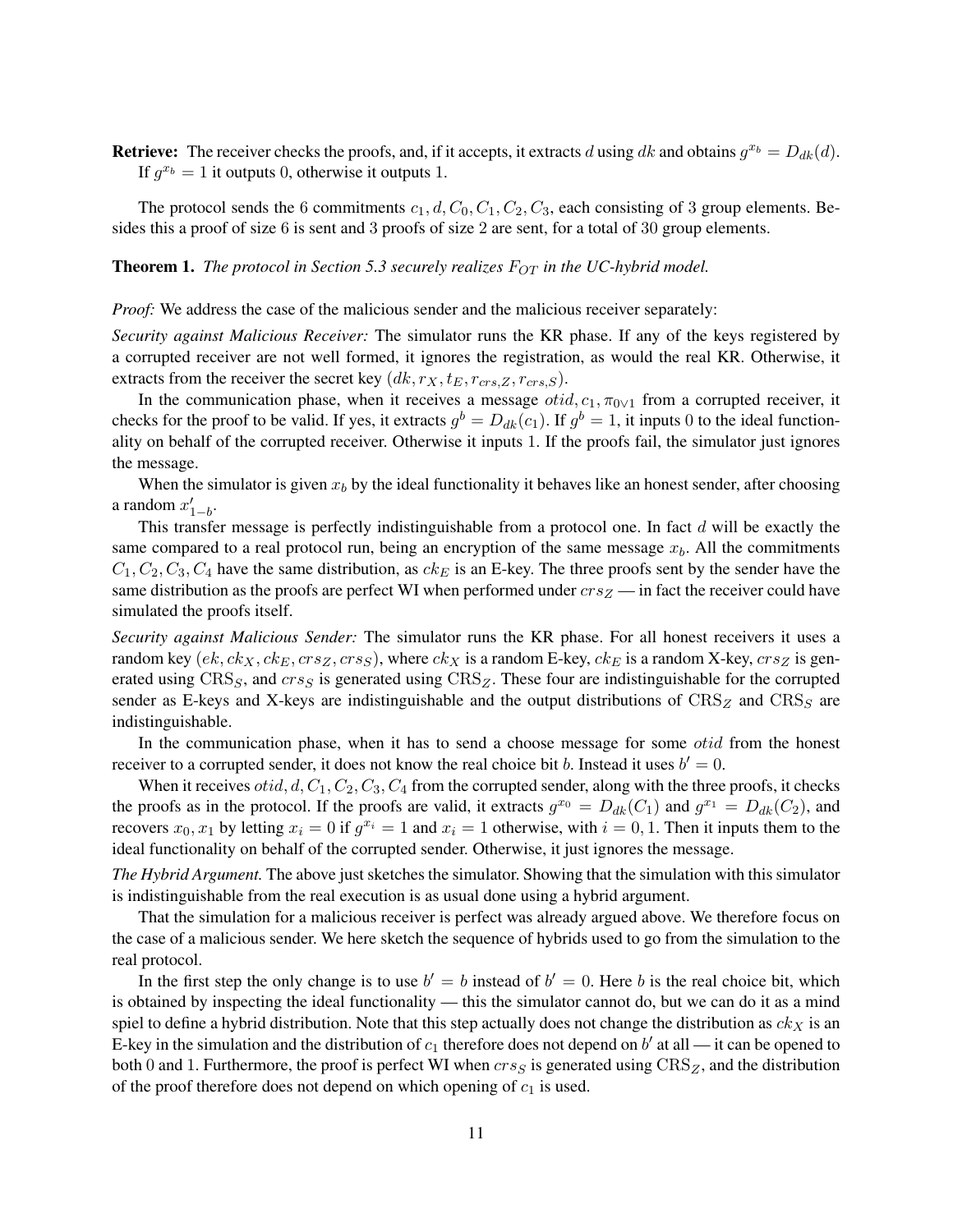In the second step we change  $ck_X$  to be a random X-key instead of a random E-key and generate  $crs_S$ using  $CRS<sub>S</sub>$ . This change is indistinguishable to the corrupted parties as dk is kept secret by the honest receiver and the output distributions of  $CRS<sub>S</sub>$  and  $CRS<sub>Z</sub>$  are computationally indistinguishable. Note that after these two steps, the messages  $c_1$ ,  $\pi_{0 \vee 1}$  have the same distribution as in the real protocol.

In the third step, the simulator computes the output  $x_b$  of the receiver, not by extracting  $x_0$  and  $x_1$  from  $C_1$  and  $C_2$  and inputting  $(x_0, x_1)$  to the ideal functionality (to make it output  $x_b$ ), but by extracting a value  $x'_b$  from d and letting the ideal functionality output  $x'_b$ . When both  $ck_E$  and  $ck_X$  are X-keys, as they are at this point in the sequence of hybrids, it is straightforward to verify that if all three statements proved by the sender are true, it will always hold that  $x'_b = x_b$ . Since the NIWI proof system has perfect soundness when  $crs<sub>Z</sub>$  is generated using  $CRS<sub>S</sub>$ , as it is at this point in the sequence of hybrids, it follows that the third step actually makes no difference in the distribution.

In the last step  $ck_E$  is changed to be a random E-key instead of a random X-key and  $crs_Z$  is generated using  $CRS_Z$ . Again this is indistinguishable. Now the distribution is identical to the real protocol.  $\Box$ 

## 5.4 1-out-of-2 String Oblivious Transfer

In this section we present a protocol for string OT that is more efficient than achieving string OT by standard composition of bit OT.

The reason why we cannot just OT an  $n$ -bit value is that the receiver will not be able to decrypt the answer anymore. Recall that the value d sent from S to R is a commitment of the form  $\text{Comm}_{ek,ck_X}(x_b)$ . This allows the receiver to efficiently compute  $g^{x_b}$  from d using the decryption key dk, as d is a commitment under the X-key  $ck_X$ . The problem is that if we let  $x_b$  be arbitrary, then computing  $x_b$  from  $g^{x_b}$  cannot be done efficiently.

Our idea is to consider our protocol a random OT, where the sender inputs two random values  $x_0, x_1$ , and the receiver gets a random group element  $K_b = g^{x_b}$ . Let us note that the sender cannot choose the values of  $K_0$  and  $K_1$ , as the discrete logarithm problem is assumed to be hard here. However, he can compute himself the two elements  $K_0, K_1$ , as he knows  $g, x_0, x_1$ . At the end, S and R shares a random group element, that the sender can use as a key to encrypt his messages  $M_0, M_1$ , encoded as group elements, i.e. the sender computes and sends  $X_0 = g^{x_0} M_0, X_1 = g^{x_1} M_1$  to the receiver. The receiver can retrieve  $M_b = X_b K_b^{-1}$ . Since  $K_{1-b}$  is a uniformly random group element completely unknown by the receiver, it gets no information on  $M_{1-b}$ . The only price paid is that we send two more group elements, bring the total communication up to 32 group elements.

Though intuitively clear, it remains to verify that the security is maintained. It turns out that the only non-trivial part is to check that the simulator can still extract the commitments from a malicious S — recall that  $ck<sub>X</sub>$  is an E-key in the simulation and that the simulator therefore cannot extract d, but must extract the commitments given by the malicious S. We focus on this part, and leave the easier details to the reader.

Recall that e.g. the first component of d, being  $\alpha_0^{x_0} \alpha_1^{x_1} \alpha^r$ , is accompanied by three commitments  $C_0 \leftarrow$  $\mathrm{Comm}_{ek,ck_E}(x_0), C_1 \leftarrow \mathrm{Comm}_{ek,ck_E}(x_1), C_2 \leftarrow \mathrm{Comm}_{ek,ck_E}(r)$  and a proof that they commit to values used to compute the first component of  $d$ . Recall that in the simulation  $ck_E$  is an X-key. This means that the simulator can use dk to extract  $g^{x_0}$  from  $C_0$  and  $g^{x_1}$  from  $C_1$ , which allows to compute  $K_0 = g^{x_0}$  and  $K_1 = g^{x_1}$ , as desired. The proofs therefore, so to say, do not prove that S knows  $x_0$  and  $x_1$ , but that S knows  $K_0$  and  $K_1$ , which is sufficient to ensure that it knows  $M_0$  and  $M_1$ .

#### Acknowledgments

We thank the anonymous reviewer from AFRICACRYPT 2008 and CRYPTO 2008 for the useful comments.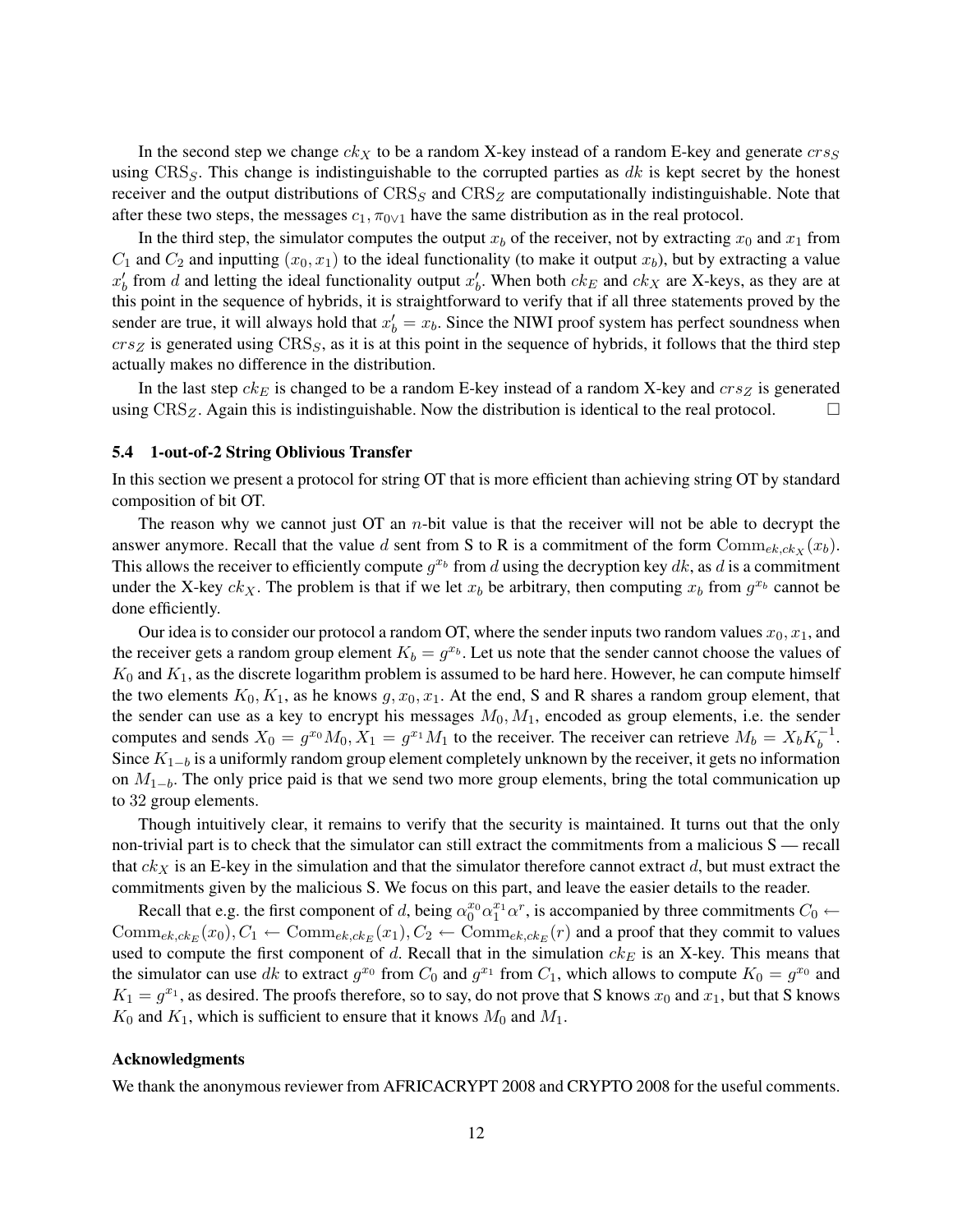# References

| [AIR01]     | William Aiello, Yuval Ishai, and Omer Reingold. Priced oblivious transfer: How to sell digital goods. In Birgit<br>Pfitzmann, editor, EUROCRYPT, volume 2045 of Lecture Notes in Computer Science, pages 119-135. Springer,<br>2001.                                                 |
|-------------|--------------------------------------------------------------------------------------------------------------------------------------------------------------------------------------------------------------------------------------------------------------------------------------|
| [BBS04]     | Dan Boneh, Xavier Boyen, and Hovav Shacham. Short group signatures. In Matthew K. Franklin, editor, CRYPTO,<br>volume 3152 of Lecture Notes in Computer Science, pages 41-55. Springer, 2004.                                                                                        |
| [BCNP04]    | Boaz Barak, Ran Canetti, Jesper Buus Nielsen, and Rafael Pass. Universally composable protocols with relaxed<br>set-up assumptions. In FOCS, pages 186–195. IEEE Computer Society, 2004.                                                                                             |
| [BF01]      | Dan Boneh and Matthew K. Franklin. Identity-based encryption from the weil pairing. In Joe Kilian, editor, CRYPTO,<br>volume 2139 of Lecture Notes in Computer Science, pages 213-229. Springer, 2001.                                                                               |
| [Can01]     | Ran Canetti. Universally composable security: A new paradigm for cryptographic protocols. In FOCS, pages 136–<br>145, 2001.                                                                                                                                                          |
| [CF01]      | Ran Canetti and Marc Fischlin. Universally composable commitments. In Joe Kilian, editor, CRYPTO, volume 2139<br>of Lecture Notes in Computer Science, pages 19-40. Springer, 2001.                                                                                                  |
| [CK02]      | Ran Canetti and Hugo Krawczyk. Universally composable notions of key exchange and secure channels. In Lars R.<br>Knudsen, editor, EUROCRYPT, volume 2332 of Lecture Notes in Computer Science, pages 337-351. Springer, 2002.                                                        |
| [CNS07]     | Jan Camenisch, Gregory Neven, and Abhi Shelat. Simulatable adaptive oblivious transfer. In Naor [Nao07], pages<br>573-590.                                                                                                                                                           |
| [DN02]      | Ivan Damgård and Jesper Buus Nielsen. Perfect hiding and perfect binding universally composable commitment<br>schemes with constant expansion factor. In Moti Yung, editor, CRYPTO, volume 2442 of Lecture Notes in Computer<br>Science, pages 581–596. Springer, 2002.              |
| [DNW08]     | Ivan Damgård, Jesper Buus Nielsen, and Daniel Wichs. Isolated proofs of knowledge and isolated zero knowledge. In<br>Nigel P. Smart, editor, EUROCRYPT, volume 4965 of Lecture Notes in Computer Science, pages 509-526. Springer,<br>2008.                                          |
| [Fis06]     | Marc Fischlin. Universally composable oblivious transfer in the multi-party setting. In David Pointcheval, editor,<br>CT-RSA, volume 3860 of Lecture Notes in Computer Science, pages 332-349. Springer, 2006.                                                                       |
| [Gar $04$ ] | Juan A. Garay. Efficient and universally composable committed oblivious transfer and applications. In Moni Naor,<br>editor, TCC, volume 2951 of Lecture Notes in Computer Science, pages 297-316. Springer, 2004.                                                                    |
| [GH07]      | Matthew Green and Susan Hohenberger. Blind identity-based encryption and simulatable oblivious transfer. In<br>ASIACRYPT, pages 265-282, 2007.                                                                                                                                       |
| [GMW87]     | Oded Goldreich, Silvio Micali, and Avi Wigderson. How to play any mental game or a completeness theorem for<br>protocols with honest majority. In STOC, pages 218-229. ACM, 1987.                                                                                                    |
| [GOS06]     | Jens Groth, Rafail Ostrovsky, and Amit Sahai. Perfect non-interactive zero knowledge for np. In Serge Vaudenay,<br>editor, EUROCRYPT, volume 4004 of Lecture Notes in Computer Science, pages 339-358. Springer, 2006.                                                               |
| [GS08]      | Jens Groth and Amit Sahai. Efficient non-interactive proof systems for bilinear groups. In EUROCRYPT, 2008.<br>http://eprint.iacr.org/2007/155.                                                                                                                                      |
| [Jou00]     | Antoine Joux. A one round protocol for tripartite diffie-hellman. In Wieb Bosma, editor, ANTS, volume 1838 of<br>Lecture Notes in Computer Science, pages 385-394. Springer, 2000.                                                                                                   |
| [JS07]      | Stanislaw Jarecki and Vitaly Shmatikov. Efficient two-party secure computation on committed inputs. In Naor<br>[Nao07], pages 97-114.                                                                                                                                                |
| [Kal05]     | Yael Tauman Kalai. Smooth projective hashing and two-message oblivious transfer. In Ronald Cramer, editor,<br>EUROCRYPT, volume 3494 of Lecture Notes in Computer Science, pages 78-95. Springer, 2005.                                                                              |
| [Lin08]     | Yehuda Lindell. Efficient fully-simulatable oblivious transfer. In CT-RSA, 2008. http://eprint.iacr.org/<br>2008/035.                                                                                                                                                                |
| [MOV93]     | Alfred Menezes, Tatsuaki Okamoto, and Scott A. Vanstone. Reducing elliptic curve logarithms to logarithms in a<br>finite field. IEEE Transactions on Information Theory, 39(5):1639-1646, 1993.                                                                                      |
| [ $Nao07$ ] | Moni Naor, editor. Advances in Cryptology - EUROCRYPT 2007, 26th Annual International Conference on the<br>Theory and Applications of Cryptographic Techniques, Barcelona, Spain, May 20-24, 2007, Proceedings, volume<br>4515 of Lecture Notes in Computer Science. Springer, 2007. |
| [NPO1]      | Moni Naor and Benny Pinkas. Efficient oblivious transfer protocols. In SODA, pages 448–457, 2001.                                                                                                                                                                                    |
| [NP05]      | Moni Naor and Benny Pinkas. Computationally secure oblivious transfer. J. Cryptology, 18(1):1-35, 2005.                                                                                                                                                                              |
| [PVW07]     | Chris Peikert, Vinod Vaikuntanathan, and Brent Waters. A framework for efficient and composable oblivious transfer.<br>Cryptology ePrint Archive, Report 2007/348, 2007. http://eprint.iacr.org/.                                                                                    |
| [ $Rab81$ ] | Michael O. Rabin. How to exchange secrets by oblivious transfer. Technical Report TR-81, Harvard Aiken Compu-<br>tation Laboratory, 1981, 1981.                                                                                                                                      |